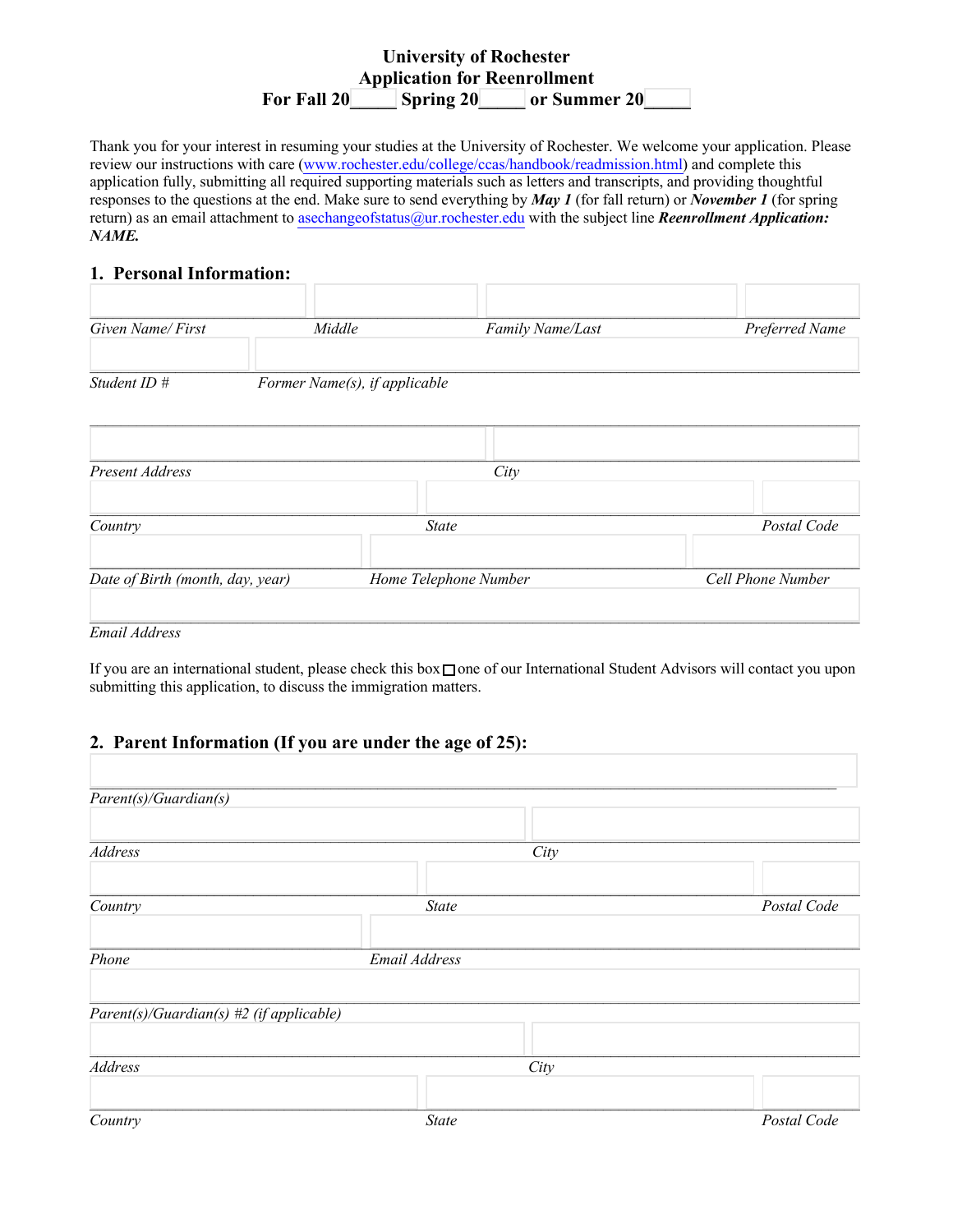| Reenrollment Application for (URID) |  |
|-------------------------------------|--|
|-------------------------------------|--|

*Phone Email Address*

It is the custom of the College to inform parent(s) and/or guardian(s) of record of Re-enrollment Committee decisions.

\_\_\_\_\_\_\_\_\_\_\_\_\_\_\_\_\_\_\_\_\_\_\_\_\_\_\_\_\_\_\_\_\_\_\_\_\_\_\_\_\_\_\_\_\_\_\_\_\_\_\_\_\_\_\_\_\_\_\_\_\_\_\_\_\_\_\_\_\_\_\_\_\_\_\_\_\_\_\_\_\_\_\_\_\_\_\_\_\_\_\_\_\_\_\_\_\_\_\_

□ <sup>I</sup>**do not** wish my parent(s) and/or guardian(s) to be contacted.

## **3. Attendance and Application History:**

|                     | Date you entered University of Rochester (Month/Year)  |                                                                              |
|---------------------|--------------------------------------------------------|------------------------------------------------------------------------------|
|                     | Date you left the University of Rochester (Month/Year) |                                                                              |
|                     |                                                        | Have you previously applied to return from a leave of absence or withdrawal? |
| $\vert \ \vert$ Yes | $\Box$ No If yes, when?                                |                                                                              |

## **4. Arrival Information:**

Reenrolling students are required to arrive in Rochester prior to the start of classes to meet with their advisors and confirm their academic plans. Students who are unable to do so should indicate why that will not be possible:

## **5. Housing Preference:**

Residential Life makes housing assignments on a rolling basis for both fall and spring semesters. On-campus housing is not guaranteed for reenrolling students and assistance is available for students seeking off campus housing. More information will be provided once your application is received.

 $\Box$  I desire to live on campus.  $\Box$  I intend to live off campus.

#### **6. Financial Information:**

Financial aid deadlines are the same as the re-enrollment deadlines: November 1 and May 1. You are responsible for contacting the University of Rochester's Bursar Office at www.rochester.edu/adminfinance/bursar/ or (585) 275-3931 to be sure that any current financial obligations on your student account have been resolved. You should review information about deadlines and financial aid eligibility on the re-enrollment website www.rochester.edu/college/ccas/handbook/financial-aid.html. and contact the Financial Aid Office for additional

information.

## **7. Health/Mental Health Care Provider Information (if applicable):**

If you are on a medical leave, or if medical issues were a factor in your leaving the University of Rochester, we want to be sure that you are ready to return and resume your studies. Your application will not be complete without review and approval from UHS or UCC. You should contact UHS (585) 275-2679 or email mlivingston@uhs.rochester.edu) or UCC (585) 275-3115 well before the reenrollment application deadline to discuss your plans to return. The dean of the College, following the recommendation made by UHS/UCC, will make a final decision regarding reenrollment or the deferment of your application to the next semester's reenrollment cycle.

□ I believe that I will need medical clearance in order to reenroll at Rochester.

I have been away from the College for more than 10 months and know that I must submit a new Health History Form.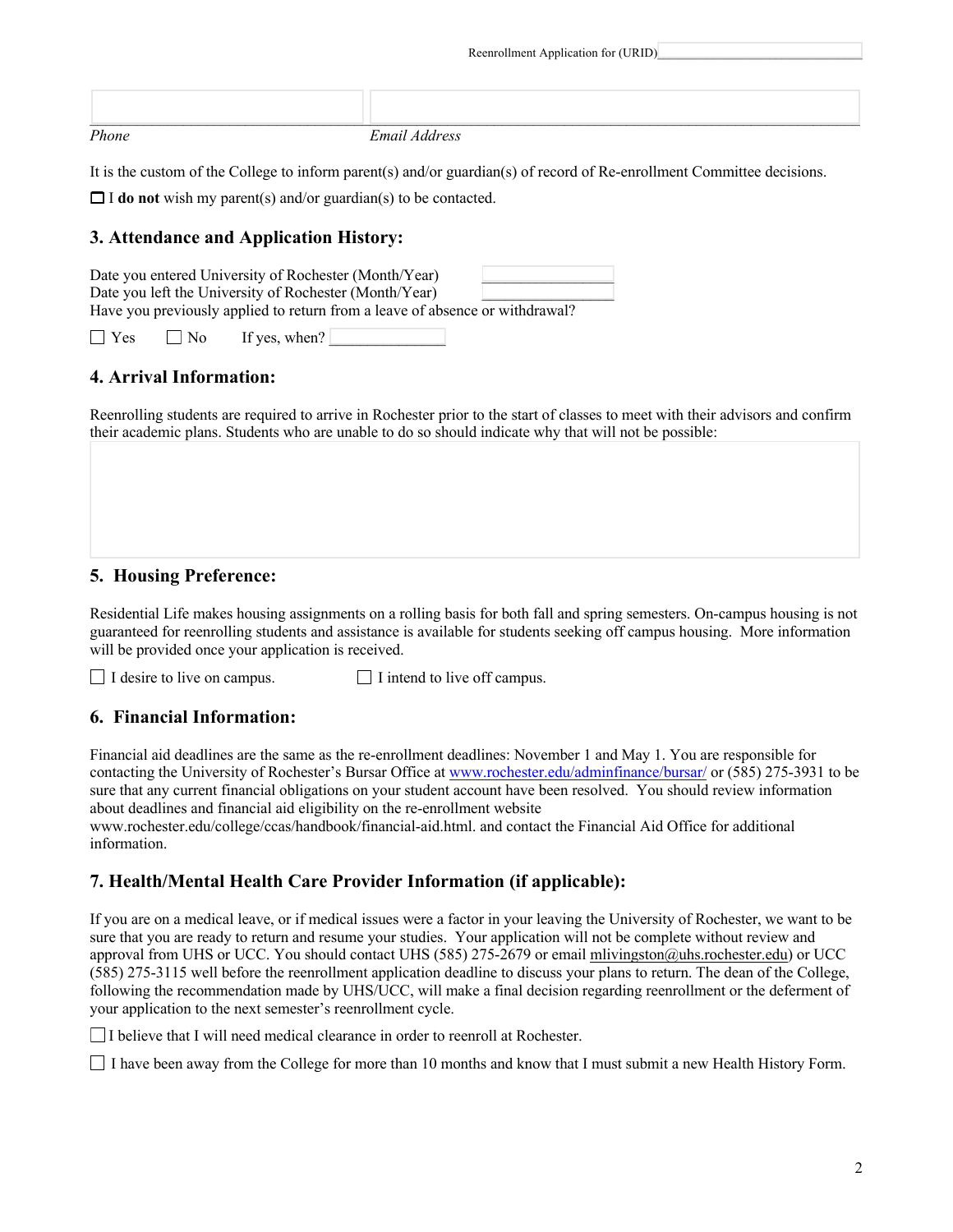# **8. Academic Work While Away (if applicable):**

If you took college courses while away, please provide the following information along with an official transcript of work in progress and/or completed. Please see http://www.rochester.edu/college/ccas/handbook/transfer-credit.html for information about how to send a transcript to CCAS.

| Name of first institution attended | Dates attended |
|------------------------------------|----------------|
| Name of second institution         | Dates attended |

## **9. Employment and/or Volunteer Work While Away (if applicable):**

If you were employed or had a volunteer position while away, please list below where you worked/volunteered, and the name of your supervisor.

| Name  | Company/Organization |                      |  |
|-------|----------------------|----------------------|--|
| Title | Phone                | Email Address        |  |
|       |                      |                      |  |
| Name  |                      | Company/Organization |  |
| Title | Phone                | Email Address        |  |

### **10. Academic Advisor(s) and Academic Plan:**

| What is your intended plan to complete the Rochester Curriculum? |
|------------------------------------------------------------------|
| Major:                                                           |
| Minor:                                                           |
| Cluster:                                                         |
| Cluster:                                                         |
|                                                                  |

 $\mathcal{L}_\text{max}$  and  $\mathcal{L}_\text{max}$  and  $\mathcal{L}_\text{max}$  and  $\mathcal{L}_\text{max}$  and  $\mathcal{L}_\text{max}$ 

With whom have you discussed your Academic Plan? (i.e. Major Department, OMSA Advisor, College Center for Advising Services Advisor, etc.). Please indicate all relevant name(s).

 $\Box$  I have officially declared this major.

Please list the courses you plan on taking during your first semester back at the University of Rochester as well as the rationale (i.e.: major, cluster, elective, etc.) for each one.